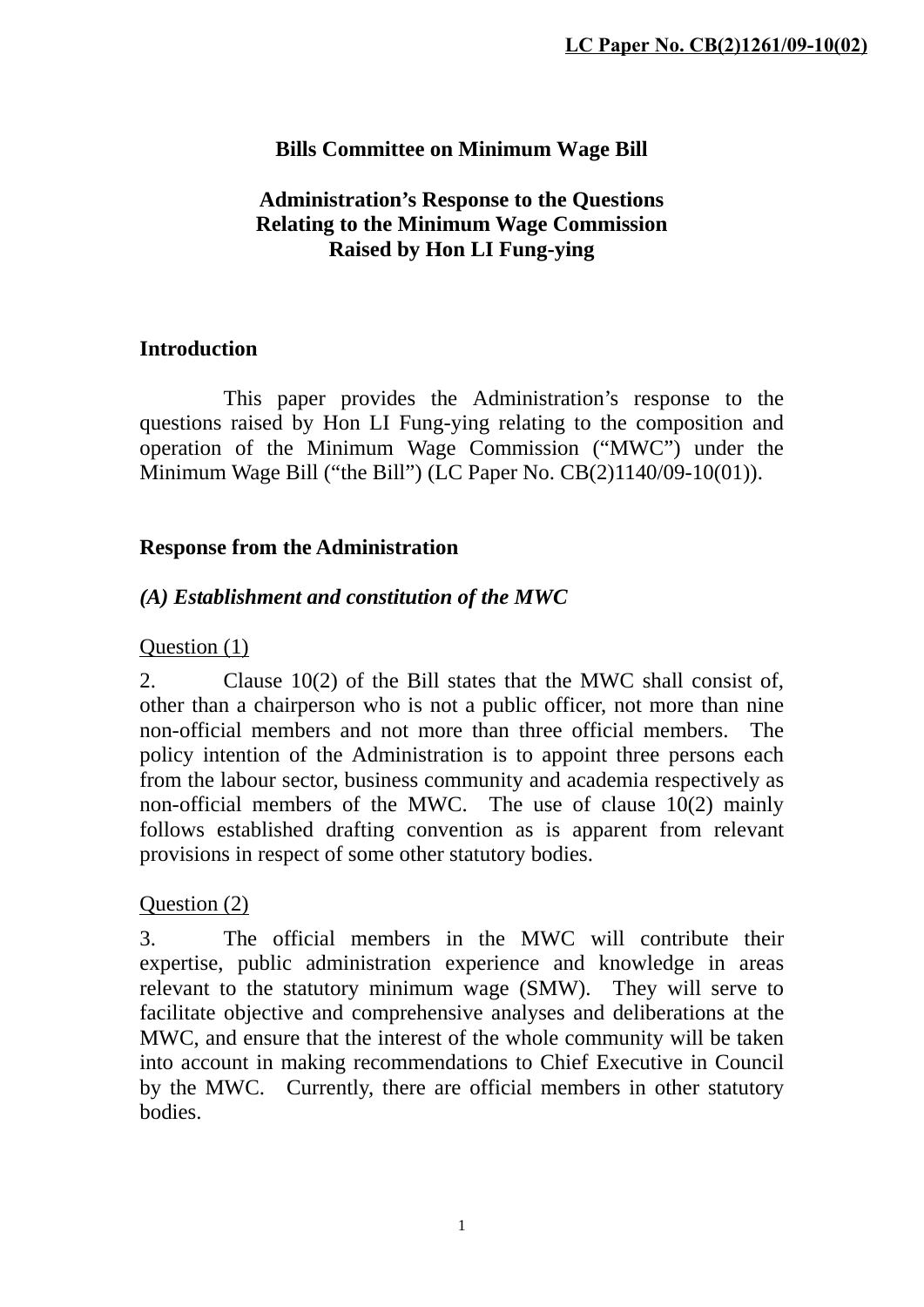### Question (3)

4. There are varying arrangements in different ordinances. For example, the Protection of Wages on Insolvency Ordinance, in providing for the function of the Fund Board to make recommendations to the Chief Executive on the levy rate for business registration certificates, does not stipulate the requirement on the submission of these recommendations to the Legislative Council (LegCo). On the other hand, under the Electoral Affairs Commission Ordinance, a report of the Commission would be tabled at the LegCo. In the case of the SMW, the rate is subject to LegCo's scrutiny.

## Question (4)

5. Clause 10(6) of the Bill provides that Schedule 4 has effect with respect to the MWC, and section 5 of Schedule 4 concerns the status of the MWC, namely, the MWC is neither a servant nor an agent of the Government and does not enjoy any status, immunity or privilege of the Government. Such an arrangement is common among statutory bodies like the Protection of Wages on Insolvency Fund Board, the Employees Retraining Board and the Occupational Deafness Compensation Board, to name a few.

# *(B) Functions of the MWC*

## Questions  $(1)$  to  $(2)$

6. According to clause 11(3) of the Bill, the MWC must, in performing its functions including the making of a recommendation on the timing and frequency of reviews of the SMW rate, have regard to the need to maintain an appropriate balance between the objectives of forestalling excessively low wages and minimising the loss of low-paid jobs, and to sustain Hong Kong's economic growth and competitiveness. While section 4(4) of Schedule 4 confers the authority on the MWC to regulate its procedures in fulfilment of its functions including deciding on a recommendation on the timing and frequency of reviews of the SMW rate, clause 11(3) lays down the governing principles for the MWC in coming up with a recommendation.

## Question (3)

7. The SMW regime is entirely new to Hong Kong. Given the high degree of external orientation of our economy with a linked exchange rate system, we must ensure that the SMW rate would not have significant adverse impact on the employment opportunities of the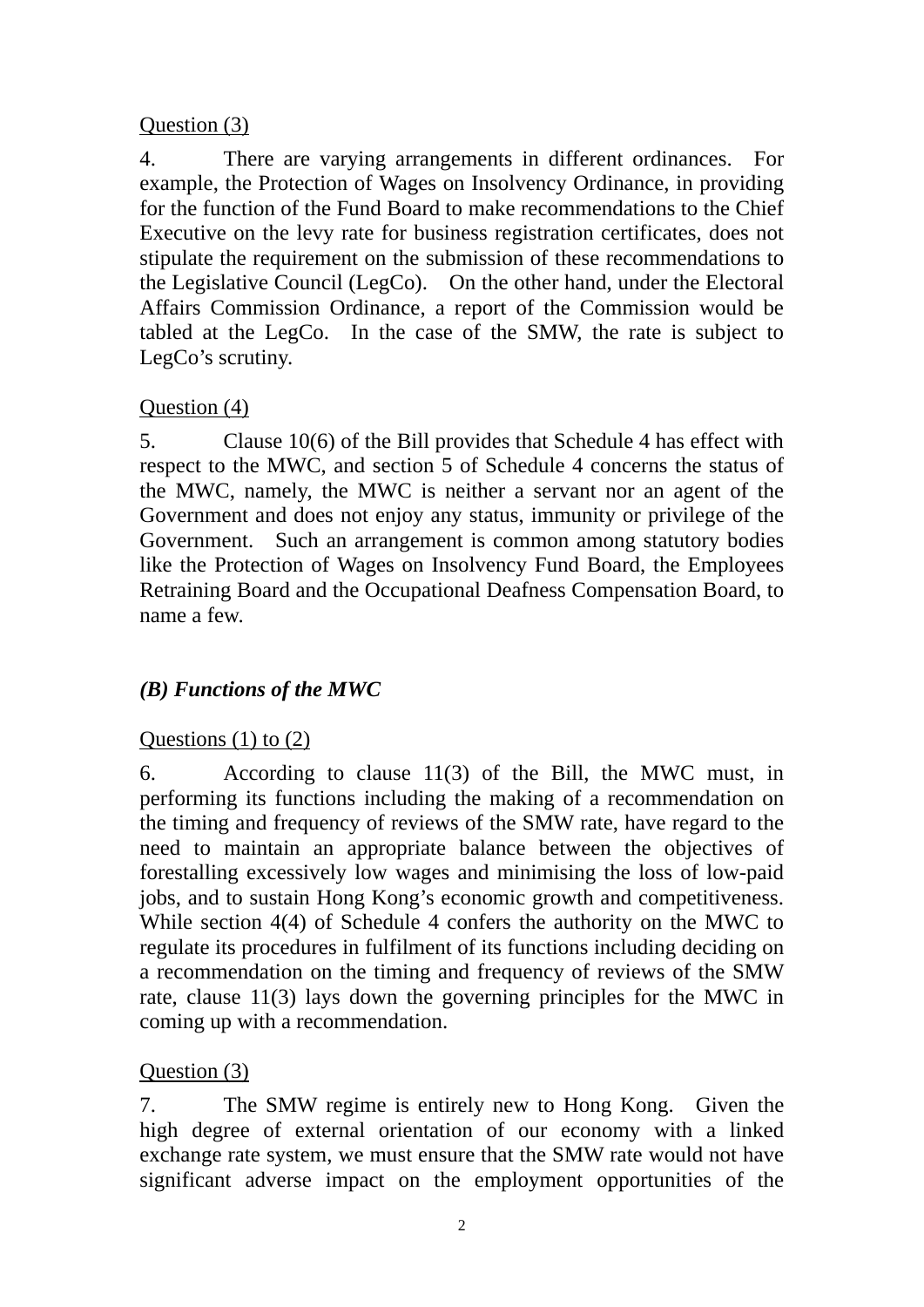vulnerable employees or unduly jeopardise our labour market flexibility and economic competitiveness. It is therefore important to maintain flexibility in the timing and frequency of reviews of the SMW rate so as to cater for the needs and circumstances of Hong Kong prevailing and changing at the time. The arrangement for the MWC to advise the Government on the timing and frequency of reviews of the SMW rate by taking into account a basket of various social, economic and employment factors is also consistent with the principle of an evidence-based approach in setting and reviewing the SMW rate.

#### Questions  $(4)$  to  $(5)$

8. Drawing reference from the experience of other places, decisions on contentious but pivotal issues of direct relevance to SMW taken after a prudent, objective and comprehensive deliberation by a statutory body with members drawn from different backgrounds can enhance community acceptance of the decisions. SMW is a completely new policy for Hong Kong and its precise implications can only be gauged after implementation. It would therefore be prudent to allow flexibility for the Administration to take into account the actual needs and circumstances of society as well as the experience in implementing the SMW legislation; and, where necessary and appropriate, to entrust other advisory functions to the MWC in addition to making a recommendation on the SMW rate and the timing and frequency of rate reviews. These additional advisory functions must remain directly relevant to the object of the SMW legislation and the MWC. There are also other statutory boards to which the Chief Executive may direct other functions or give such directions as he thinks fit, as in the examples of the Aviation Security Committee, the Employees Retraining Board and the Mandatory Provident Fund Schemes Authority.

#### Questions  $(6)$  to  $(8)$

9. While section 4(4) of Schedule 4 in the Bill confers the authority on the MWC to regulate procedures in fulfilling its functions, including deciding on the suitability of any organisations to be consulted before arriving at the recommendations to be submitted to the Chief Executive in Council, the MWC must have regard to the need to maintain an appropriate balance between the objectives of forestalling excessively low wages and minimising the loss of low-paid jobs while sustaining Hong Kong's economic growth and competitiveness. As we have explained in the LegCo Brief, an evidence-based approach to setting and reviewing the SMW rate could best facilitate the attainment of such a fine balance. Requiring the MWC to conduct extensive consultations with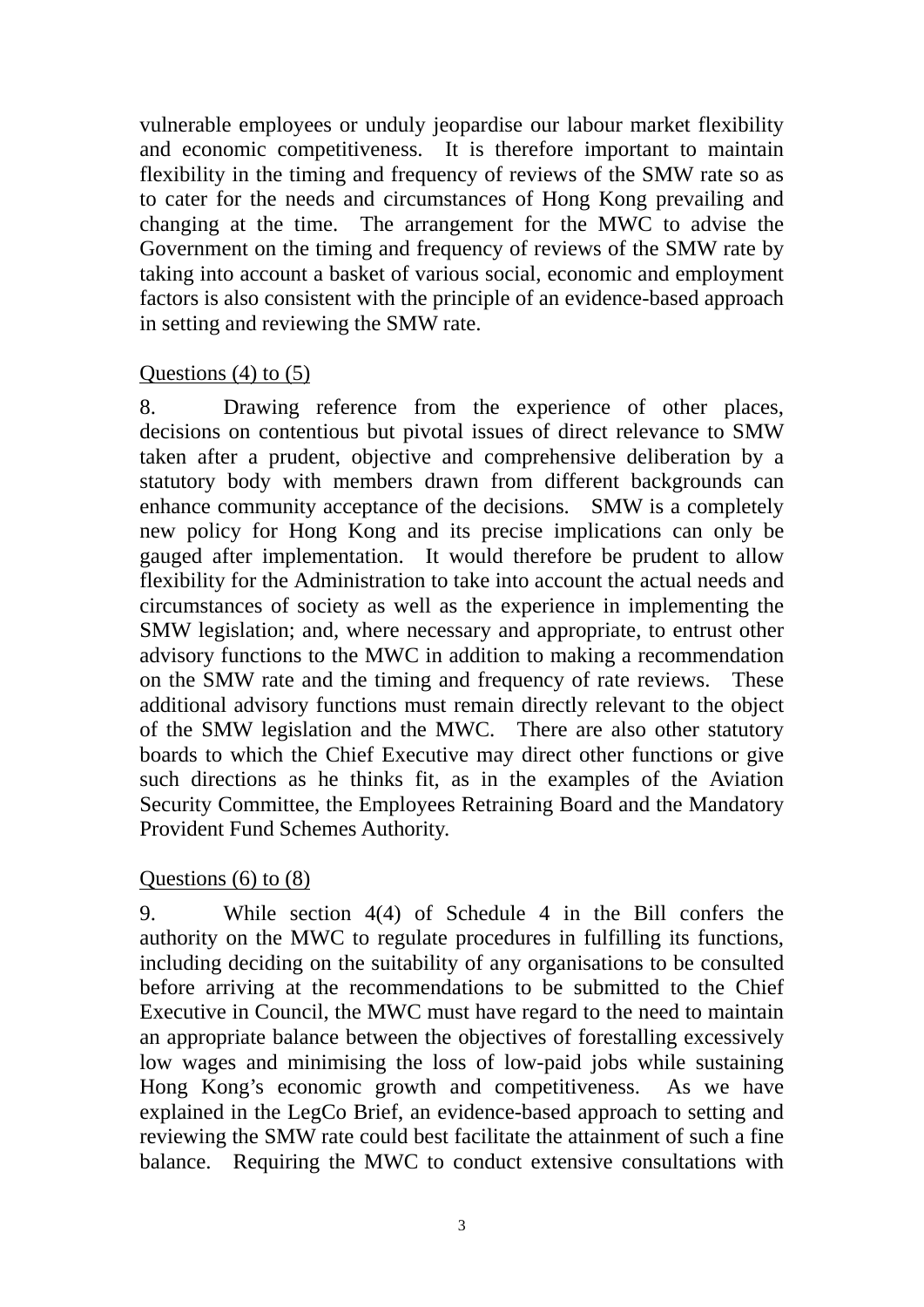stakeholders is an integral part of the evidence-based approach.

# *(C) Powers of the MWC*

## Question (1)

10. Clause 12(1) and (2) of the Bill empowers the MWC to do all things, including the formation of a committee, that are necessary for, incidental or conducive to, the performance of its functions. The examples of statutory bodies that have similar powers under their respective legislation are the Construction Industry Council, the Occupational Deafness Compensation Board and the Protection of Wages on Insolvency Fund Board.

# *(D) Report of the MWC*

## Ouestions  $(1)$  and  $(2)$

11. According to clause 11(1) of the Bill, one of the main functions of the MWC is, when required by the Chief Executive, to recommend the timing and frequency of the SMW rate reviews that best suit the local context. In turn, the Administration will take into account the recommendation of the MWC in deciding on the appropriate timing for conducting the next SMW rate review. The introduction of SMW is entirely new to Hong Kong. The Administration will closely monitor the local circumstances after the implementation of SMW and require the MWC to conduct a review on the SMW rate as and when appropriate.

## Question (3)

12. With the adoption of an evidence-based approach by the MWC in fulfilling its functions, the information pertaining to the process of consultations with stakeholders and the evidence taken by the MWC as well as the analyses undertaken on information and data collected from statistical surveys conducted by the Census and Statistics Department and stakeholder groups will no doubt be part and parcel of its report.

## Question (4)

13. In performing its functions in an evidence-based manner, the MWC would invite views from the public, widely consult stakeholders and draw on data collected through large-scale and representative surveys. MWC members, drawn from different backgrounds, could also harness